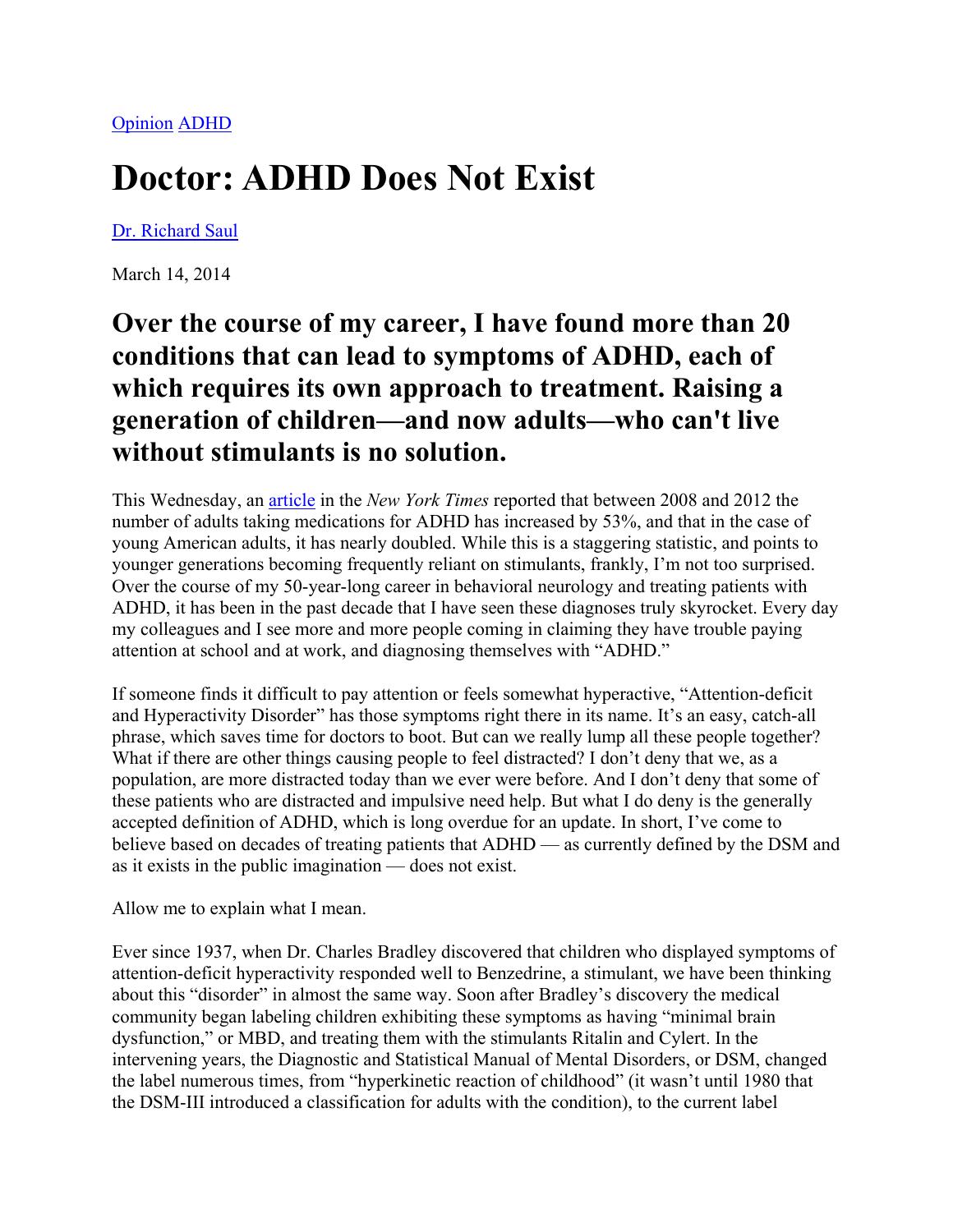ADHD. But regardless of the label, we have been giving patients different variants of stimulant medication to cover up the symptoms. You'd think that after decades of advancements in neuroscience, we would shift our thinking.

Today, the fifth edition of the DSM only requires one to fulfill five of eighteen possible symptoms to qualify for an ADHD diagnosis. If you haven't seen the list yet, look it up. It will probably bother you. How many of us can claim we have difficulty with organization, or a tendency to lose things; that we are frequently forgetful, distracted, or fail to pay close attention to details? Under this subjective criteria, the entire U.S. population could potentially qualify. We've all had these moments, and in moderate amounts, it's a normal part of the human condition.

However, there are some instances in which attention symptoms are severe enough that patients truly need help. Over the course of my career, I have found more than 20 conditions that can lead to symptoms of ADHD, each of which requires its own approach to treatment. Among these are sleep disorders, undiagnosed vision and hearing problems, substance abuse (marijuana and alcohol in particular), iron deficiency, allergies (especially airborne and gluten intolerance), bipolar and major depressive disorder, obsessive compulsive disorder, and even learning disabilities like dyslexia, to name a few. Anyone with these issues will fit the ADHD criteria outlined by the DSM, but stimulants are *not* the way to treat them.

"What's so bad about stimulants?" you might be wondering. They seem to help a lot of people, don't they? The aforementioned article in the *Times* mentions that the "drugs can temper hallmark symptoms like severe inattention and hyperactivity but also carry risks like sleep deprivation, appetite suppression and, more rarely, addiction and hallucinations." But this is only part of the picture.

Firstly, addiction to stimulant medication is not rare; it is common. The drugs' addictive qualities are obvious. We only need to observe the many patients who are forced to periodically increase their dosage if they want to concentrate. This is because the body stops producing the appropriate levels of neurotransmitters that ADHD meds replace — a trademark of addictive substances. I worry that a generation of Americans won't be able to concentrate without this medication; big pharma is understandably not as concerned.

Secondly, there are many side-effects to ADHD medication that most people are not aware of: increased anxiety, irritable or depressed mood, severe weight loss due to appetite suppression, and even potential for suicide. But there are consequences that are even less well-known. For example, many patients who are on stimulants report having erectile dysfunction when they are on the medication.

Thirdly, stimulants work for many people in the short-term, but in cases where there is an underlying condition causing them to feel distracted, the drugs serve as Band-Aids at best, masking and sometimes exacerbating the source of the problem.